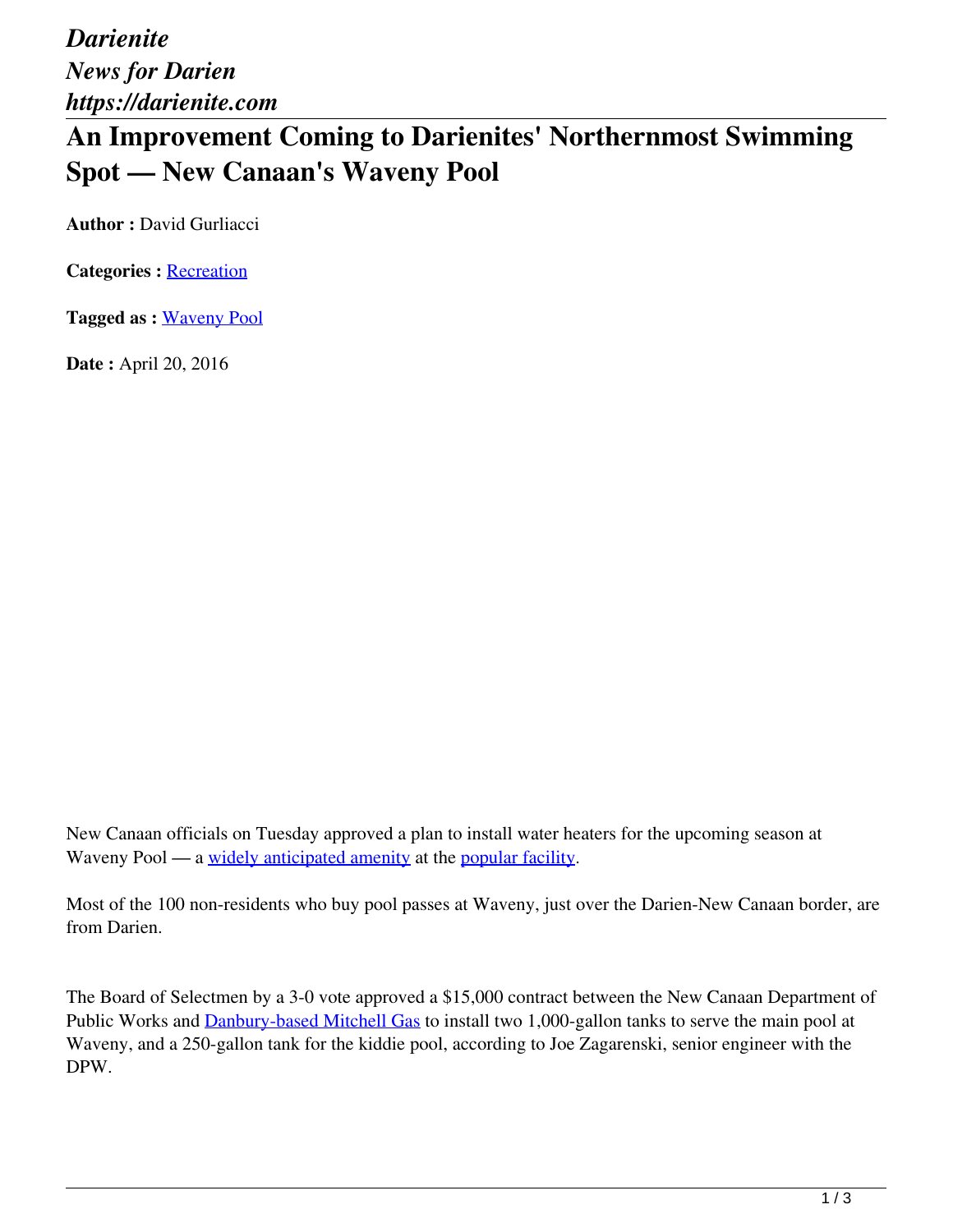## *Darienite News for Darien https://darienite.com*

The funds had been part of an allowance that came with the Waveny Pool's original approval, he said.

The heaters are to be delivered this week and the water should be heated in time for the Waveny Pool's Memorial Day weekend opening, Recreation Director Steve Benko said during the selectmen's regular meeting, held at Town Hall.

Selectman Nick Williams called Waveny Pool a "real success story" and noted that Benko and the Park & Recreation Commission had run with a suggestion from the selectmen to re-examine its original economic model.

"A few years ago I think that pool was losing money hand over fist," Williams said, a situation that turned around when a plan emerged to allow nonresidents to put in for a limited number of passes, at far higher fees than locals pay (they're mostly Darienites).

"I know there were some folks in town, including people in town government today, who were opposed to it—'God forbid that we let non-New Canaan people use the pool—but kudos to you and Park & Rec, because that has put this pool on a stable financial track and that is a story that I don't think has gotten out there."

First Selectman Rob Mallozzi noted that Benko, Park & Rec Chairman Sally Campbell and then-member Rick Kilbride were especially responsive to the selectmen's suggestion to look at how the Waveny Pool—now self-sustaining and with a healthy capital surplus (see pass fees here) that's used to re-invest in the facility—had been operating.

In the past, opening for Memorial Day "had been a burden" to recreation, but now "with a heater, it will be a home run," Mallozzi said.

Selectman Beth Jones asked just where the tanks would be buried and whether the contract with Mitchell includes excavation (yes it does).

Benko said the two large tanks would be installed next to the pump house, and that the kiddie pool's tank would go behind a garbage dumpster at one end of the main parking lot behind Waveny Pool.

*Editor's note:* The article above *and* the one below *originally were published by NewCanaanite.com. They are republished here with permission.*

**Sidebar: Darien's Most Northerly Swimming Spot**

**By MICHAEL DINAN**

\_\_\_\_\_\_\_\_

*\_\_\_\_\_\_\_\_*